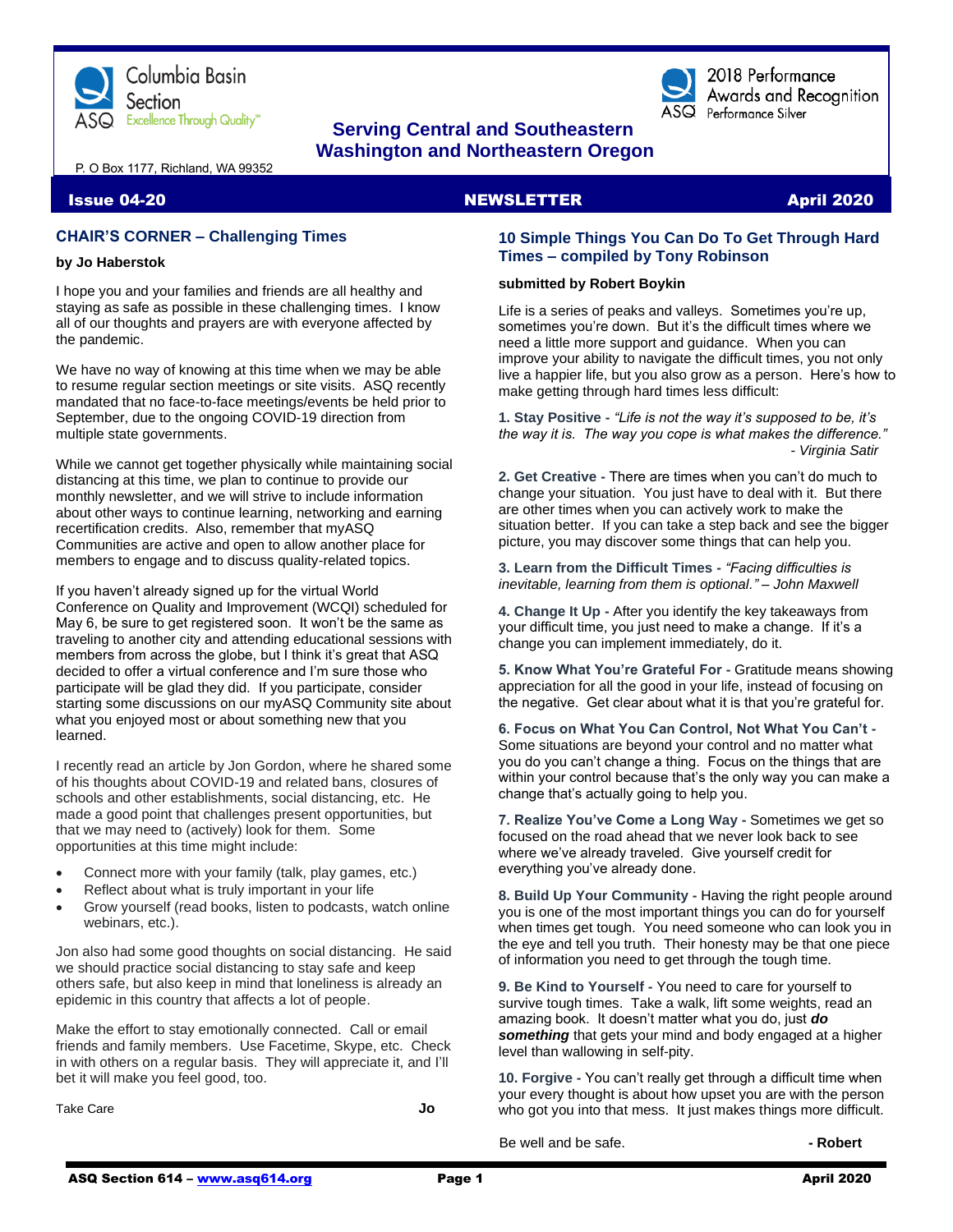## **APRIL MEMBER GIFTS**

This month's free gifts for ASQ members are intended to help everyone continue to be successful and to expand their knowledge. Included this month are:

- **Bonus Journals!** Enjoy open access to the new editions and the full archive of *The Journal for Quality and Participation*, *Software Quality Professional*, and *Lean & Six Sigma Review*
- **New webcasts** including *The Baldrige User's Guide for Increased Competitiveness*, and *Building the Business Case for Your eQMS Solution*
- **10** *FREE* **e-books** including *Lean Kaizen*, *ISO 9001:2015 for Manufacturing*, and *Root Cause Analysis Pocket Guide*
- **ASQTV videos** on *Thorough Testing Techniques, Using TRIZ for Idea Generation*, and *Creating a Project Management Portfolio*
- **Other ASQ Resources,** including ASQ Newsletters, Standards Experts Blog, and Career Planning Tools

Get your free gifts by April 30 by clicking [here.](http://asq.org/membership/members/gift/?utm_source=email&utm_medium=email&utm_campaign=marketing_aprilmembergift_040120)

[Connect with Quality Leaders and Peers at myASQ!](http://send.asq.org/link.cfm?r=O4fm4FESIoti18Gkq1PUMw~~&pe=ZS2Dt4DYwSgVTx78VGMPkbRxKvE-xt6RyTbA00f8j5Qx8hnQmOLI4pPhWmOWnEk_Fk6QgIs_a2P_qjxi0EQwVw~~&t=lVDadZfgASXcLgwPT80OHQ~~) As another member benefit, it's easy to stay informed on community news and events, initiate and contribute to discussions about quality topics important to you, and access the information you need to succeed. Visit [myASQ](http://send.asq.org/link.cfm?r=O4fm4FESIoti18Gkq1PUMw~~&pe=ygPMHXJ6ptwJ0zWHmNAAd826ALuayQc8gIqWhIgLTFa-5_FK18L0ij92nhwPV0KpvkqEai8-jLyr_qlGi8UkSA~~&t=lVDadZfgASXcLgwPT80OHQ~~) today.

# **ASQ EXTENDS MEMBERSHIP RENEWAL GRACE PERIOD**

ASQ has announced that they are extending the grace period for all individual membership renewals for two months at no additional cost. This automatically extends member access to online content including articles, webcasts, case studies, and more. It also extends discounted member pricing on books, training, and certification offerings.

ASQ hopes the extension allows everyone to maintain their access to industry news and developments, professional development opportunities, career resources, and most importantly, the quality community through myASQ and technical online communities.

If you have any questions, click [here](mailto:help@asq.org) to contact a Customer Care representative.

# **QUOTE OF THE MONTH**

 $\overline{a}$ 

"To find yourself, think for yourself." ~ Socrates"

# **WORLD CONFERENCE ON QUALITY & IMPROVEMENT VIRTUAL EVENT – MAY 6**

ASQ has announced that plans for a WCQI Virtual Event to be held on May 6.

Watch inspiring, live broadcasts from WCQI keynote speakers James Clear and Shabnam Mogharabi. There will also be dozens of on-demand session recordings from subject matter experts. You will be able to view the sessions at no cost for one week (May 6 –11) to help you achieve your professional learning and development goals.

This event has been created exclusively for ASQ members, and t[here](https://asq.org/conferences/wcqi) is no cost to participate. Register here today. After registering, you will receive a confirmation email with day-of instructions.

# **CERTIFICATION SPOTLIGHT – MANAGER OF QUALITY & ORGANIZATIONAL EXCELLENCE**

Do you lead process improvement initiatives in your organization? Do you lead team efforts to establish and monitor customer/supplier relations, analyze financial situations, determine and evaluate risk, or use knowledge management tools and techniques to resolve organizational challenges? Are you interested in learning more?

Did you know that individuals with a job title of manager who also hold the ASQ Manager of Quality/Organizational Excellence (CMQ/OE) certification earn a substantial 16% more, on average, than those without this certification?

Many resources are available to help prepare for this certification exam, including the following:

- [The CMQ/OE Handbook, 4th](http://send.asq.org/link.cfm?r=O4fm4FESIoti18Gkq1PUMw~~&pe=ax5UCtNFYUjCmhqjn4YT4jmiMLGHrsUyggRYZz2-Eo3m_UoxMfTPOQntTpf7rdJ26QYQfJYB3nT8TtTvNxnpHQ~~&t=hHzaX7DEDuHDQmnA6j_0mw~~) Edition
- [\[Web-based, Self-paced\]](http://send.asq.org/link.cfm?r=O4fm4FESIoti18Gkq1PUMw~~&pe=frPn3vxZqdYkAhbpGGCeet_IEAbGaxguY4jU8q5qBO-2RBK7FsmOL-vy4PxPl6Ge2jDlwMo-Pw25zz4MPRrRHw~~&t=hHzaX7DEDuHDQmnA6j_0mw~~) CMQ/OE Certification Preparation Course
- [\[Virtual, Instructor-led\]](http://send.asq.org/link.cfm?r=O4fm4FESIoti18Gkq1PUMw~~&pe=FthFek_p9NNLIZNPe0Zi2etQcFvjHU_FVrAOaagkg6YQJkZvEoxTiiAPCEhKafoOozyyjJ_0WMNVQWypUiQYFg~~&t=hHzaX7DEDuHDQmnA6j_0mw~~) CMQ/OE Certification Preparation Course
- CMQ/OE [Question Bank](http://send.asq.org/link.cfm?r=O4fm4FESIoti18Gkq1PUMw~~&pe=yNk5sR6u4RXpEaOQdCJcpH0nrExAwl6K63d6kfmD9TUxQp8tY-sfjivW_THj8gkAAn2S5Pk5eD5sffrOv0ecfw~~&t=hHzaX7DEDuHDQmnA6j_0mw~~)

For more information about CMQ/OE certification, clic[k here.](http://send.asq.org/link.cfm?r=O4fm4FESIoti18Gkq1PUMw~~&pe=3kbvzDbgdGnPGSigsot4ZuqFCGp8XeoU-h8uLOSsweUK_YbjHNf3Zmjvft50ZoZ6mKo6AR4vjsyaOusMZqBccg~~&t=hHzaX7DEDuHDQmnA6j_0mw~~)

# **EARTH DAY – 50TH ANNIVERSARY**

#### **Virtual Earth Day Celebration – April 22**

Founded in 1970 by activist groups, Earth Day is now an annual global event to raise awareness about our natural environment, the threats posed by a changing climate, and the actions we can take to address and mitigate the impacts on our communities.

Exploratorium is a public learning laboratory exploring the world through science, art, and human perception. They are hosting a virtual celebration of the 50th anniversary of Earth Day. Tune in at 1 pm (PDT) on April 22 to explore some of the big ideas behind the science of the Earth's systems. Click [here](https://www.exploratorium.edu/visit/calendar/exploratorium-virtual-earth-day-celebration-4-22-2020) for more information. And for those interested in Earth Day related numbers/data, check ou[t State of the Earth in](https://usafacts.org/earth-day-facts/?gclid=EAIaIQobChMIy6Gs1_Py6AIVF9tkCh30iw9lEAAYASAAEgL43_D_BwE)  [Numbers.](https://usafacts.org/earth-day-facts/?gclid=EAIaIQobChMIy6Gs1_Py6AIVF9tkCh30iw9lEAAYASAAEgL43_D_BwE)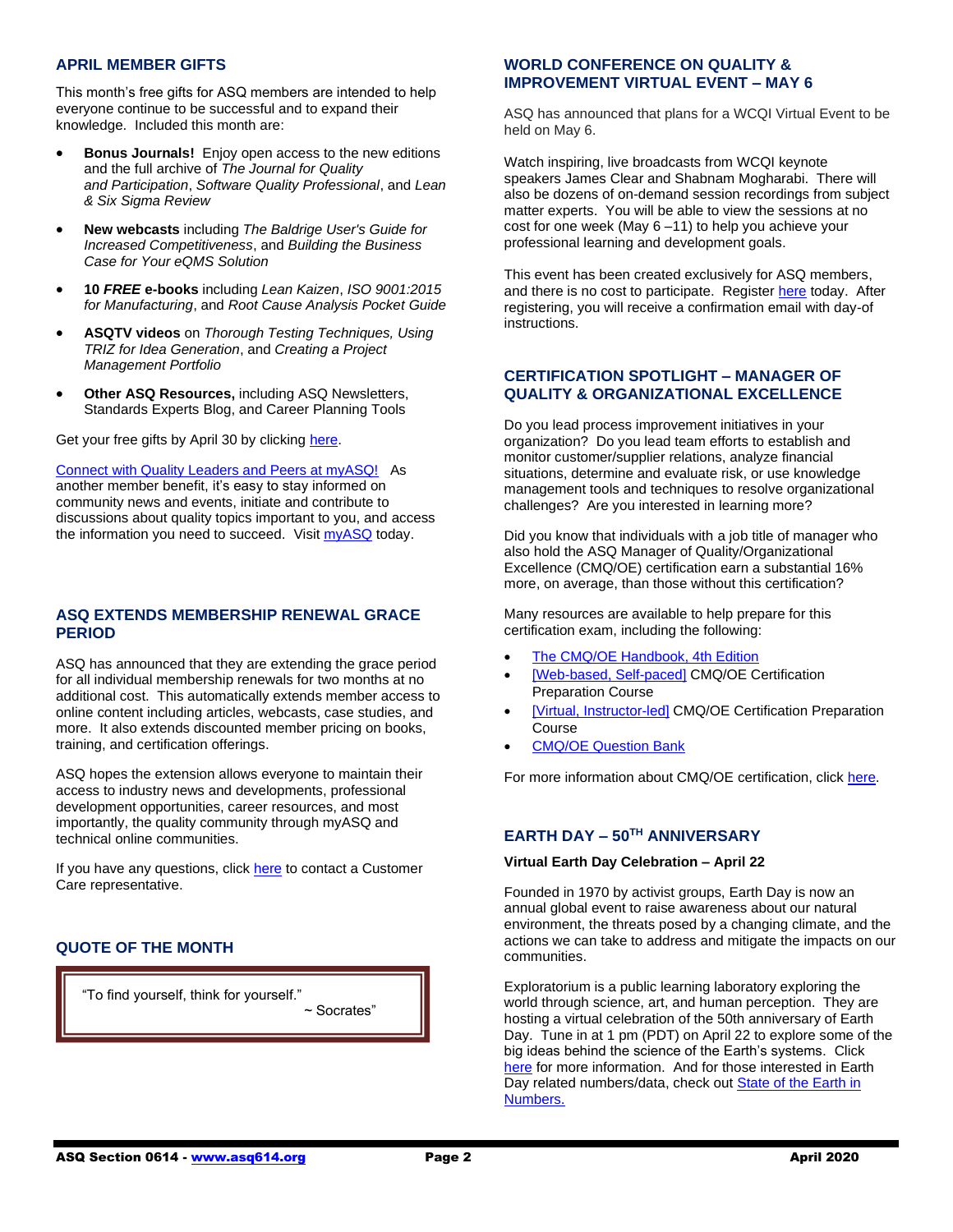# **SIGN UP AND** *ENGAGE* **WITH myASQ**

Have you signed up for myASQ yet? If not, why not?

The myASQ platform offers members accessible, timely and relevant solutions, meaningful networking, and interaction with like-minded quality professionals. It is a centralized, online source designed to support members in learning and using quality tools. You can access information from the many ASQ divisions/forums as well.

If you have an ASQ.org account, you automatically have access to my.asq.org through the same log-in; on your first visit to my.asq.org, you will need to log in to be recognized.

Very few Columbia Basin ASQ members are currently members of the myASQ community. If you have not already done so, please take a few minutes to log in, create a profile, and explore. We have an active, public ASQ Community there – check it ou[t here.](https://my.asq.org/communities/home/235) We also have ou[r external website,](https://www.asq614.org/) but in the not-to-distant future everything will be migrated to the myASQ platform.

One of the key benefits of the myASQ community is the ability to expand your network and connect with others. The member directory and connections are exclusive member benefits. Other benefits include access to ASQ news and discussions on a number of quality-related topics.

For more information, check the FAQs page by clicking [here.](https://my.asq.org/faqs)

# **COVID-19 ARTICLES AND INFORMATION**

While no one wanted the COVID-19 pandemic to become a reality, it is. As we look to the future, be it related to the economy, workplace environments, or changes in personal habits, here are a few articles that touch on related topics and that we hope may be of value to you.

[Tale of COVID-19: Crisis Inspiring Innovations](https://www.industryweek.com/technology-and-iiot/media-gallery/21126839/tale-of-covid19-crisis-inspiring-innovations) by Peter Fretty

[Crisis Management: The Overlooked Leadership Skill](https://www.cfo.com/leadership/2020/03/crisis-management-the-overlooked-leadership-skill/) by Gary Burnison

[How Coronavirus Could Wreak Havoc on Your Supply Chain](https://www.entrepreneur.com/article/347787) by Peter Daisyme

What is the future for Industry 4.0 in the post Covid-19 [Paradigm?](https://www.themanufacturer.com/articles/what-is-the-future-for-industry-4-0-in-the-post-covid-19-paradigm/#.XoYCK_DjO_Y.linkedin) by John Robinson

[The Contagion We Can Control](https://hbr.org/2020/03/the-contagion-we-can-control) by Sigal Barsade

[Three Tips from a Therapist for Calming Your Coronavirus](https://greatergood.berkeley.edu/article/item/three_tips_from_a_therapist_for_calming_your_coronavirus_anxiety?utm_source=Greater+Good+Science+Center&utm_campaign=3283ee616b-EMAIL_CAMPAIGN_GG_Newsletter_April_7_2020&utm_medium=email&utm_term=0_5ae73e326e-3283ee616b-51248575)  [Anxiety](https://greatergood.berkeley.edu/article/item/three_tips_from_a_therapist_for_calming_your_coronavirus_anxiety?utm_source=Greater+Good+Science+Center&utm_campaign=3283ee616b-EMAIL_CAMPAIGN_GG_Newsletter_April_7_2020&utm_medium=email&utm_term=0_5ae73e326e-3283ee616b-51248575) by Lindsey Antin

[How to Manage Your Culture Through a Crisis](https://www.linkedin.com/pulse/how-manage-your-culture-through-crisis-chester-elton/) by Adrian Gostick & Chester Elton

#### **A GOOD TIME TO PRACTICE MINDFULNESS**

#### **(from the Mindful website)**

What is mindfulness? Mindfulness is the basic human ability to be fully present, aware of where we are and what we're doing, and not overly reactive or overwhelmed by what's going on around us. The goal of mindfulness is to wake up to the inner workings of our mental, emotional, and physical processes.

While mindfulness is something we all naturally possess, it's more readily available to us when we practice on a daily basis. Whenever you bring awareness to what you're directly experiencing via your senses, or to your state of mind via your thoughts and emotions, you're being mindful. And there's growing research showing that when you train your brain to be mindful, you're actually remodeling the physical structure of your brain.

When we meditate, we inject far-reaching and long-lasting benefits into our lives. We can lower our stress levels, get to know our pain, connect better, improve our focus, and be kinder to ourselves.

Click [here](https://www.mindful.org/meditation/mindfulness-getting-started/) for more information about mindfulness, meditation, mental health, and more. You can also sample a free video lesson, "Mindful Movement with Cara Bradley," [here.](https://learning.mindful.org/p/daily-mindfulness-free)

# **JUNIOR ACHIEVEMENT RESOURCES FOR STUDENTS, PARENTS AND TEACHERS**

Though schools are closed, Junior Achievement (JA) has put some resources together to support students, parents, and teachers during this time of uncertainty.

These are learning experiences that students can do on their own, with a parent or other caring adult, or with teachers via a digital/virtual environment. They are broken out by elementary, middle, and high school. Resources can be used whether you've engaged in a JA program in the past or not. These are great activities for financial literacy and work readiness.

JA will be continuing to add to the content in the coming days, so be sure to check back often. Clic[k here](https://www.juniorachievement.org/web/ja-usa/program-resources) to access the information.

Has your email address changed? Help us keep you informed of Columbia Basin ASQ events and information by updating your contact information and email preferences at [http://www.asq.org/.](http://www.asq.org/) Log in and click "My Account" to update your membership record. You can add or make email, address and phone changes in the "Contact" tab, and then click on the "email preferences" tab to be sure you are subscribed to receive future Section communications.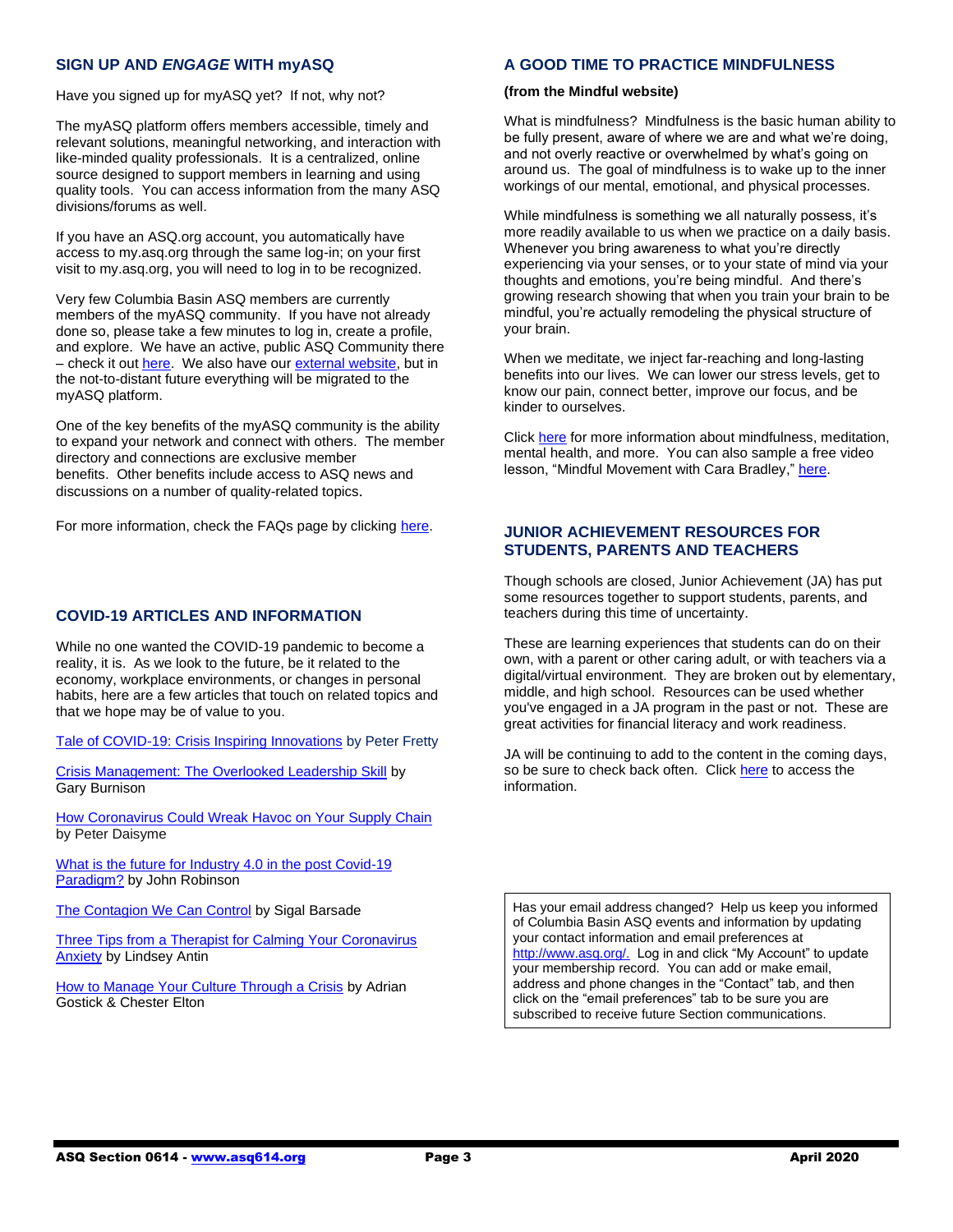# **RESTORE MY SANITY**

#### **10-Week Online Live Course starts May 5**

How often do you feel like your days get away from you, and the priorities you set out to accomplish didn't get done yet again? Do you struggle with procrastination or staying on track and feel a little guilty about kicking tasks to the next day? Is it finally time to get your time management under control?

Paul D. Casey is extending an invitation to participate in a pilot of what will be his first online course, **Restore my Sanity**. This will be a combination of video training, personal application and interactive coaching over 10 weeks, focusing on revolutionizing productivity in work and personal applications.

The program begins LIVE on Tuesday, May 5, at noon (PST), and will continue every-other Tuesday for the 5 (or possibly 6) weeks. Coaching debriefs will typically occur on every-other Tuesday.

For more information about the course, or to sign up at the discounted rate of \$297, click [here.](https://www.paulcasey.org/product/restore-my-sanity-time-management-course/)

# **JOIN THE BOOK CLUB – DISCUSSIONS, NETWORKING, FUN!**

ASQ's Team and Workplace Excellence Forum has started a Book Club! And it's open to all ASQ members. Participants read the selected book each month and then discuss with others via myASQ, followed by a special event with the book's author.

The featured book for May will be *[The Catalyst: How to](https://jonahberger.com/books/the-catalyst/)  [Change Anyone's Mind](https://jonahberger.com/books/the-catalyst/)* by Jonah Berger. To participate, all you need do is read the book (available online from major bookstores) and then join in the discussions and online event.

The main event, which usually includes a video discussion session with the author, is tentatively set for May 19. Registration links will be posted in the ASQ Events calendar.

The June book is expected to be *You're Not Listening: What You're Missing and Why It Matters* by Kate Murphy.

For more information, check the Team and Workplace Forum news on myASQ by clickin[g here.](https://my.asq.org/communities/home/170)

# **POSITIVE UNIVERSITY PODCASTS – CHECK THEM OUT!**

Here are a couple of podcasts from best-selling author, coach and speaker Jon Gordon.

[Pandemic, Fear and Faith with Erwin McManus](http://r20.rs6.net/tn.jsp?f=001IHCqnHvAL5UYmmS_8w5_J02AF4UvrRd9cKI3GdRdhAJiH5XQuqxlSBpo36cmF1yrTQumPSwyq4fYOVwc0TZvldbEximobsHD0ypI0CnpuBGQJ-dNOBGfYXp7FkcL5OZc7o7UA_U9mpCCzV8mCj5Z0j95OfValp-Fk30OmX2-93DxVmXdvWwpzUvSMX8zshKSyReL7P1B2Lg=&c=Toi3NQfBTyoEmZrzktURbAURnw4COI_qYxkay6FQr7OiYvo9mnE2lA==&ch=nyS6ncuMth9ML7F9dv__LfXrQ48ihK0wV8N_lh_2VnhmRW4_oWsG8g==) – For anyone struggling to make sense of everything that's going on in the world right now or if you just need a little encouragement to help you see a better tomorrow, this episode may be for you. Jon Gordon and Erwin McManus talk about how we cope with what we're facing now, how leaders need to respond in times like this, how we can move forward by creating a positive future out of a negative reality, and much more. Listen via [iTunes](http://r20.rs6.net/tn.jsp?f=001IHCqnHvAL5UYmmS_8w5_J02AF4UvrRd9cKI3GdRdhAJiH5XQuqxlSBpo36cmF1yr5HXtpA960Yaozg3FlJyZptvj9I__i5bMJttr-fvgLt71Tm4oQ4XM6IKHBN4wvpiuPOMe8u8IdTjRYTdJEtO8WTIVvCK9dAiibEmuTK0c7LhZByH2c487Qf36Bvgalv6VaKjl0Tuyl31ADWyz1HtcTy1UviClCb6ftqAq71D0xQ5S_xHUH7jwJmEUfpMt6Z_pB5QP5JLNDCt9-_UL8gqLlA==&c=Toi3NQfBTyoEmZrzktURbAURnw4COI_qYxkay6FQr7OiYvo9mnE2lA==&ch=nyS6ncuMth9ML7F9dv__LfXrQ48ihK0wV8N_lh_2VnhmRW4_oWsG8g==) or [online here.](http://r20.rs6.net/tn.jsp?f=001IHCqnHvAL5UYmmS_8w5_J02AF4UvrRd9cKI3GdRdhAJiH5XQuqxlSBpo36cmF1yrTQumPSwyq4fYOVwc0TZvldbEximobsHD0ypI0CnpuBGQJ-dNOBGfYXp7FkcL5OZc7o7UA_U9mpCCzV8mCj5Z0j95OfValp-Fk30OmX2-93DxVmXdvWwpzUvSMX8zshKSyReL7P1B2Lg=&c=Toi3NQfBTyoEmZrzktURbAURnw4COI_qYxkay6FQr7OiYvo9mnE2lA==&ch=nyS6ncuMth9ML7F9dv__LfXrQ48ihK0wV8N_lh_2VnhmRW4_oWsG8g==)

[The Identity of Success with Derrick Brooks](http://r20.rs6.net/tn.jsp?f=001IHCqnHvAL5UYmmS_8w5_J02AF4UvrRd9cKI3GdRdhAJiH5XQuqxlSBpo36cmF1yryPaMPBfqQ346EojF_IAcDpOweQwQCZgGj5KIt5lJCC3vW4xCuh7EFNOetjvuBvjy6Gq_7DMaqqmkJ5me9PbWMHUE-EZMnZ6VsaeenOYP5YcE8t-NYQsJNXEaLaNJYIOh&c=Toi3NQfBTyoEmZrzktURbAURnw4COI_qYxkay6FQr7OiYvo9mnE2lA==&ch=nyS6ncuMth9ML7F9dv__LfXrQ48ihK0wV8N_lh_2VnhmRW4_oWsG8g==) - Derrick is a former NFL Super Bowl champion, 11-time Pro Bowl selection and nine-time All-Pro player. Jon and Derrick talk about the importance of commitment and consistency, how to handle failure and challenging times, motivating others as a leader, and more. Listen via [iTunes](http://r20.rs6.net/tn.jsp?f=001IHCqnHvAL5UYmmS_8w5_J02AF4UvrRd9cKI3GdRdhAJiH5XQuqxlSBpo36cmF1yrWc_DsUVTuSNiq-rYWxhC4uqca18bivUXM36nuQ49PL1PyiWOQ5weniqyrNi9X5u1p-E4yY4T96JP_uglTSv6vd-fKgU01y4eG9zzJvA-zd7aWrjPabksd2StKw2S6HXusi5N5xg-PZqBoyZtbN7GVdVSTo3ndRU-EHe9FmbUilmz_2cf2rPdMI41OzFMipg9ZnUs2DOnamrd0GEChn7ZOA==&c=Toi3NQfBTyoEmZrzktURbAURnw4COI_qYxkay6FQr7OiYvo9mnE2lA==&ch=nyS6ncuMth9ML7F9dv__LfXrQ48ihK0wV8N_lh_2VnhmRW4_oWsG8g==) or [online here](http://r20.rs6.net/tn.jsp?f=001IHCqnHvAL5UYmmS_8w5_J02AF4UvrRd9cKI3GdRdhAJiH5XQuqxlSBpo36cmF1yryPaMPBfqQ346EojF_IAcDpOweQwQCZgGj5KIt5lJCC3vW4xCuh7EFNOetjvuBvjy6Gq_7DMaqqmkJ5me9PbWMHUE-EZMnZ6VsaeenOYP5YcE8t-NYQsJNXEaLaNJYIOh&c=Toi3NQfBTyoEmZrzktURbAURnw4COI_qYxkay6FQr7OiYvo9mnE2lA==&ch=nyS6ncuMth9ML7F9dv__LfXrQ48ihK0wV8N_lh_2VnhmRW4_oWsG8g==)



# **CULTURE IS EVERYTHING**

### **Book by Jeff Veyera**

### **Culture IS Everything.** As

organizational leaders and managers, we can successfully apply all of the Lean Six Sigma principles, quality ideas, and best practices we know and still fail because we have done so within a company culture utterly hostile to such endeavors. In this book, Jeff Veyera shows how to diagnose your

company's culture in terms of its suitability for your preferred quality improvement approach and then offers guidance on how to either tailor your approach to that culture or change the culture to better suit your approach. If you've ever executed a brilliant initiative only to see it chewed up in the prevailing culture of your company, this book may be what you are looking for to protect against such soul-crushing setbacks in the future.

Cost for this 218-page book is \$26.60 for ASQ members. For more information and to order, clic[k here.](https://asq.org/quality-press/display-item?item=H1568&utm_source=email&utm_medium=email&utm_campaign=knowledge%20offerings_quality-press-monthly-newsletter_202003_qpnewsletter)